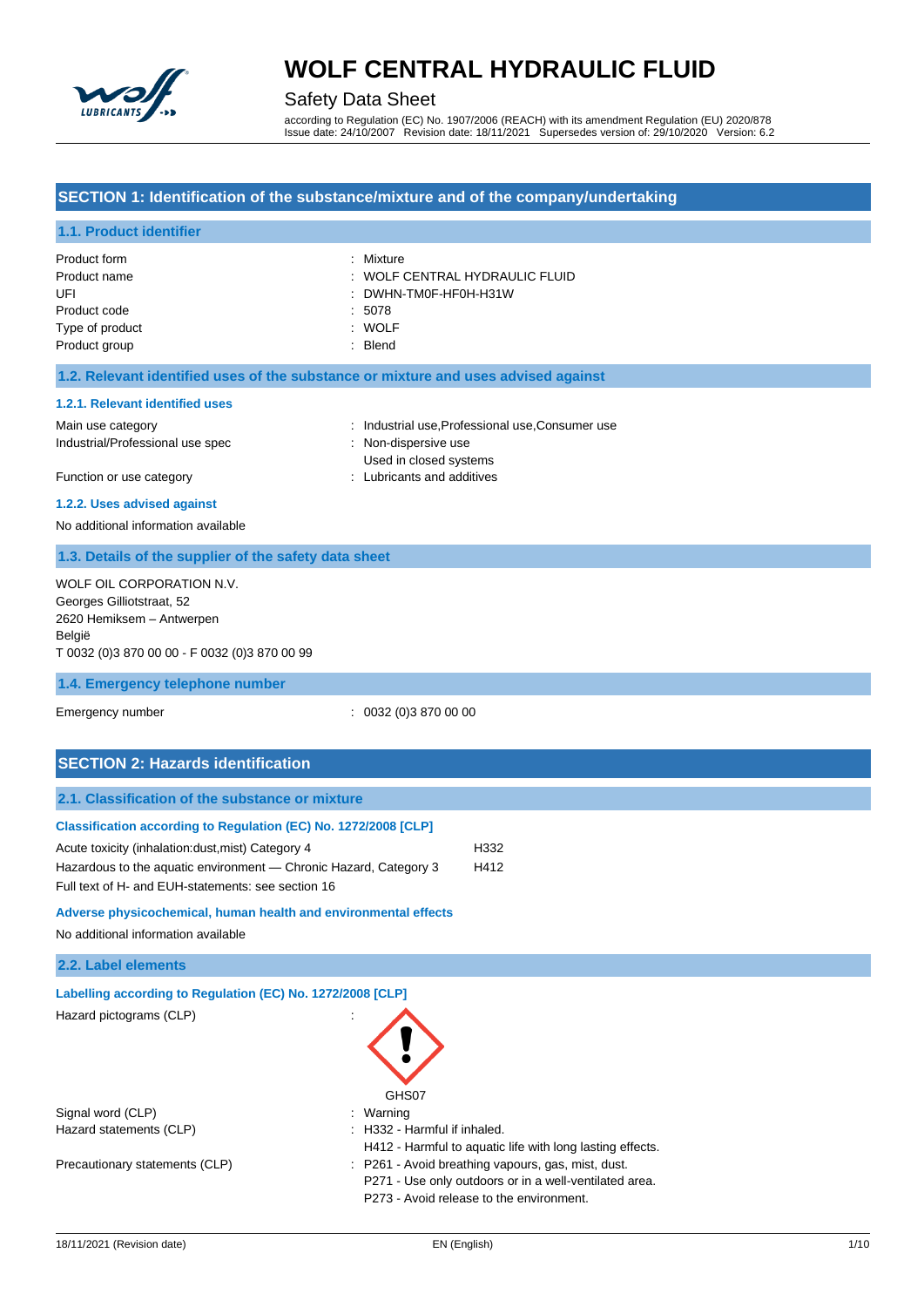# Safety Data Sheet

according to Regulation (EC) No. 1907/2006 (REACH) with its amendment Regulation (EU) 2020/878

| P304+P340 - IF INHALED: Remove person to fresh air and keep comfortable for breathing.                                                                                                           |
|--------------------------------------------------------------------------------------------------------------------------------------------------------------------------------------------------|
| P312 - Call a POISON CENTRE or doctor if you feel unwell.                                                                                                                                        |
| P501 - Dispose of contents/container to hazardous or special waste collection point, in                                                                                                          |
| accordance with local, regional, national and/or international regulation.                                                                                                                       |
| : EUH208 - Contains 3-[(diisoalkyloxyphosphorothioyl)thio]-2-methylalkanoic acid, Reaction<br>products of P-/N-/S-containing compounds with propionic acid. May produce an allergic<br>reaction. |
|                                                                                                                                                                                                  |

## **2.3. Other hazards**

No additional information available

## **SECTION 3: Composition/information on ingredients**

## **3.1. Substances**

#### Not applicable

### **3.2. Mixtures**

| <b>Name</b>                                                              | <b>Product identifier</b>                                                   | $\frac{9}{6}$ | <b>Classification according to</b><br><b>Regulation (EC) No. 1272/2008</b><br>[CLP]           |
|--------------------------------------------------------------------------|-----------------------------------------------------------------------------|---------------|-----------------------------------------------------------------------------------------------|
| 1-Decene, dimer, hydrogenated                                            | CAS-No.: 68649-11-6<br>$FC-No: 500-228-5$<br>REACH-no: 01-2119537268-<br>33 | $55 - 75$     | Acute Tox. 4 (Inhalation), H332<br>Asp. Tox. 1, H304                                          |
| 2,6-Di-tert-butylphenol                                                  | CAS-No.: 128-39-2<br>EC-No.: 204-884-0<br>REACH-no: 01-2119490822-<br>33    | $0.1 - 1$     | Skin Irrit. 2, H315<br>Aquatic Acute 1, H400<br>Aquatic Chronic 1, H410                       |
| 3-[(diisoalkyloxyphosphorothioyl)thio]-2-<br>methylalkanoic acid         | CAS-No.: 268567-32-4<br>EC-No.: 434-070-2<br>REACH-no: 01-2119658068-<br>31 | $0.1 - 1$     | Eye Dam. 1, H318<br>Skin Sens. 1, H317<br>Aquatic Chronic 3, H412                             |
| Reaction products of P-/N-/S-containing compounds<br>with propionic acid | REACH-no: 01-2119982395-<br>25                                              | $0.1 - 1$     | Skin Irrit. 2, H315<br>Skin Sens. 1, H317<br>Aquatic Acute 1, H400<br>Aquatic Chronic 2, H411 |

Full text of H- and EUH-statements: see section 16

| <b>SECTION 4: First aid measures</b>                                                                                                                       |                                                                                                                                                                                                                                                             |  |
|------------------------------------------------------------------------------------------------------------------------------------------------------------|-------------------------------------------------------------------------------------------------------------------------------------------------------------------------------------------------------------------------------------------------------------|--|
| 4.1. Description of first aid measures                                                                                                                     |                                                                                                                                                                                                                                                             |  |
| First-aid measures after inhalation<br>First-aid measures after skin contact<br>First-aid measures after eye contact<br>First-aid measures after ingestion | : Not expected to require first aid measures.<br>: Wash skin with mild soap and water.<br>: In case of eye contact, immediately rinse with clean water for 10-15 minutes.<br>: Do not induce vomiting. Rinse mouth. Get immediate medical advice/attention. |  |
| 4.2. Most important symptoms and effects, both acute and delayed                                                                                           |                                                                                                                                                                                                                                                             |  |
| Symptoms/effects after inhalation                                                                                                                          | : Not expected to present a significant inhalation hazard under anticipated conditions of<br>normal use.                                                                                                                                                    |  |
| Symptoms/effects after skin contact                                                                                                                        | : Not expected to present a significant skin hazard under anticipated conditions of normal<br>use.                                                                                                                                                          |  |
| Symptoms/effects after eye contact                                                                                                                         | : Not expected to present a significant eye contact hazard under anticipated conditions of<br>normal use.                                                                                                                                                   |  |
| Symptoms/effects after ingestion                                                                                                                           | : Not expected to present a significant ingestion hazard under anticipated conditions of<br>normal use.                                                                                                                                                     |  |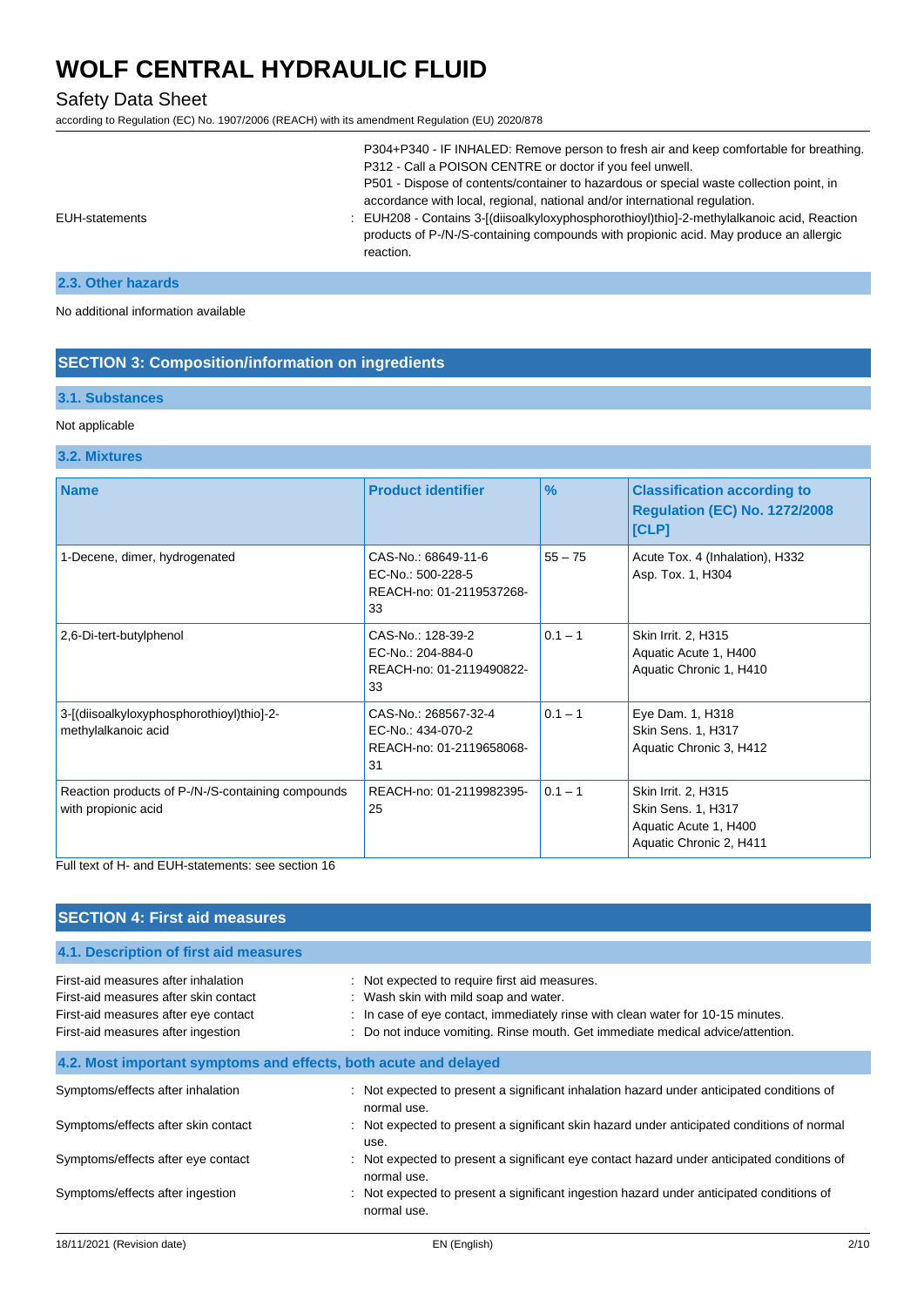# Safety Data Sheet

according to Regulation (EC) No. 1907/2006 (REACH) with its amendment Regulation (EU) 2020/878

# **4.3. Indication of any immediate medical attention and special treatment needed**

No additional information available

| <b>SECTION 5: Firefighting measures</b>                                                    |                                                                                                                                                                                                                    |  |
|--------------------------------------------------------------------------------------------|--------------------------------------------------------------------------------------------------------------------------------------------------------------------------------------------------------------------|--|
| 5.1. Extinguishing media                                                                   |                                                                                                                                                                                                                    |  |
| Suitable extinguishing media<br>Unsuitable extinguishing media                             | : Water fog. Foam. Powder. Dry chemical product.<br>: Do not use a heavy water stream.                                                                                                                             |  |
| 5.2. Special hazards arising from the substance or mixture                                 |                                                                                                                                                                                                                    |  |
| No additional information available                                                        |                                                                                                                                                                                                                    |  |
| 5.3. Advice for firefighters                                                               |                                                                                                                                                                                                                    |  |
| Precautionary measures fire<br>Firefighting instructions<br>Protection during firefighting | : Exercise caution when fighting any chemical fire.<br>: Use water spray or fog for cooling exposed containers.<br>: Do not enter fire area without proper protective equipment, including respiratory protection. |  |

| <b>SECTION 6: Accidental release measures</b>                                                            |                                                 |  |
|----------------------------------------------------------------------------------------------------------|-------------------------------------------------|--|
| 6.1. Personal precautions, protective equipment and emergency procedures                                 |                                                 |  |
| 6.1.1. For non-emergency personnel<br>Protective equipment                                               | : Wear suitable protective clothing and gloves. |  |
| 6.1.2. For emergency responders<br>Protective equipment                                                  | : Wear suitable protective clothing and gloves. |  |
| <b>6.2. Environmental precautions</b>                                                                    |                                                 |  |
| Prevent entry to sewers and public waters. Notify authorities if product enters sewers or public waters. |                                                 |  |
| 6.3. Methods and material for containment and cleaning up                                                |                                                 |  |

| For containment                              | : Impound and recover large spill by mixing it with inert granular solids.                                                                               |
|----------------------------------------------|----------------------------------------------------------------------------------------------------------------------------------------------------------|
| Methods for cleaning up<br>Other information | : Detergent. Take up liquid spill into absorbent material sand, saw dust, kieselguhr.<br>: Spill area may be slippery. Use suitable disposal containers. |
|                                              |                                                                                                                                                          |

**6.4. Reference to other sections**

No additional information available

| <b>SECTION 7: Handling and storage</b>                            |                                                                                                                            |  |
|-------------------------------------------------------------------|----------------------------------------------------------------------------------------------------------------------------|--|
| 7.1. Precautions for safe handling                                |                                                                                                                            |  |
| Precautions for safe handling<br>Handling temperature             | : Avoid all unnecessary exposure. Both local exhaust and general room ventilation are<br>usually required.<br>: $<$ 40 °C  |  |
| Hygiene measures                                                  | : Wash hands and other exposed areas with mild soap and water before eating, drinking or<br>smoking and when leaving work. |  |
| 7.2. Conditions for safe storage, including any incompatibilities |                                                                                                                            |  |
| Storage temperature<br>Storage area                               | : $\leq 40$ °C<br>Store in dry, cool, well-ventilated area.                                                                |  |
| 7.3. Specific end use(s)                                          |                                                                                                                            |  |

No additional information available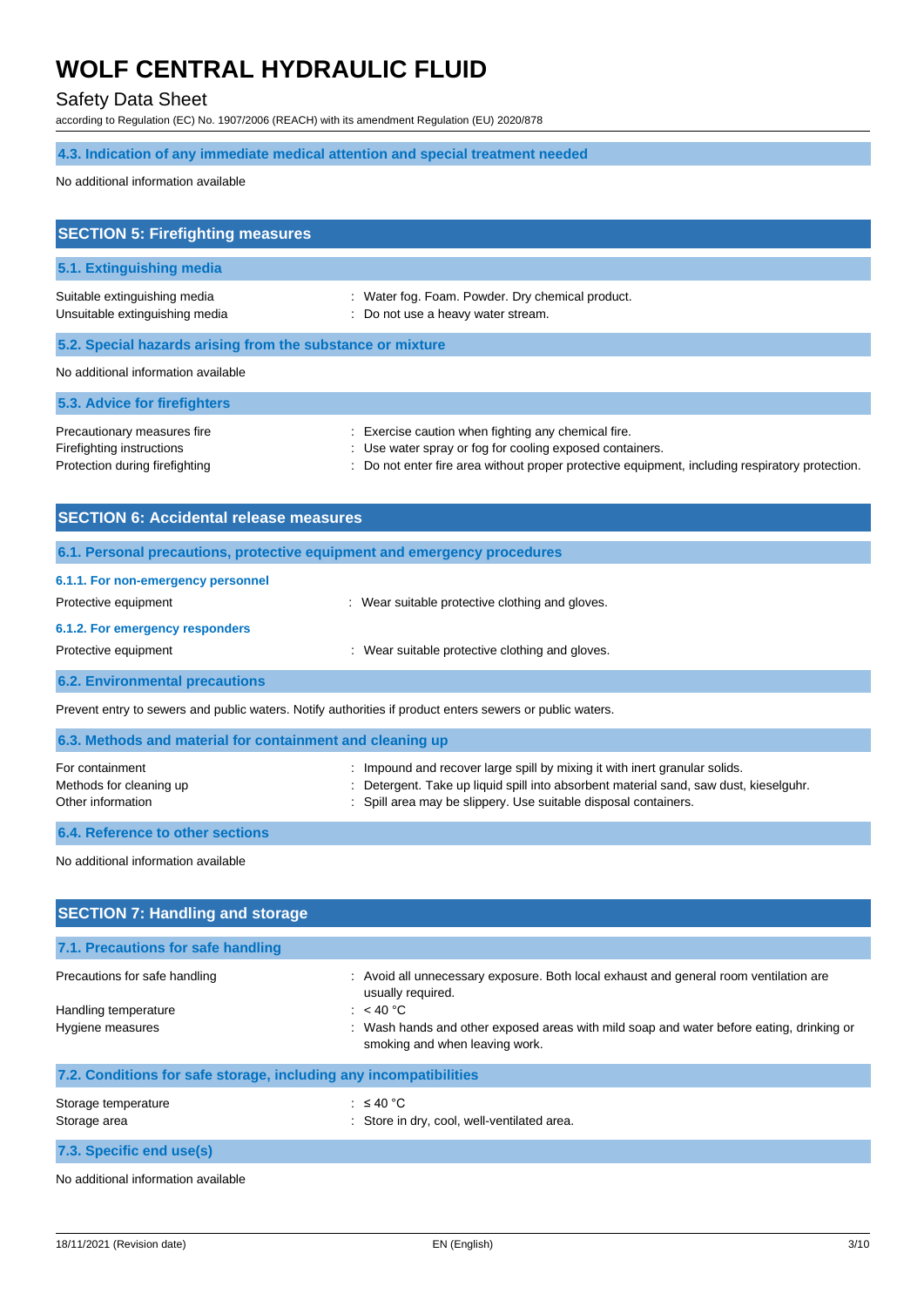## Safety Data Sheet

according to Regulation (EC) No. 1907/2006 (REACH) with its amendment Regulation (EU) 2020/878

### **SECTION 8: Exposure controls/personal protection**

#### **8.1. Control parameters**

### **8.1.1 National occupational exposure and biological limit values**

| <b>WOLF CENTRAL HYDRAULIC FLUID</b>           |                     |
|-----------------------------------------------|---------------------|
| <b>Belgium - Occupational Exposure Limits</b> |                     |
| <b>OEL TWA</b>                                | $5 \text{ mg/m}^3$  |
| <b>OEL STEL</b>                               | $10 \text{ mg/m}^3$ |

#### **8.1.2. Recommended monitoring procedures**

No additional information available

#### **8.1.3. Air contaminants formed**

No additional information available

#### **8.1.4. DNEL and PNEC**

No additional information available

#### **8.1.5. Control banding**

No additional information available

**8.2. Exposure controls**

### **8.2.1. Appropriate engineering controls**

No additional information available

#### **8.2.2. Personal protection equipment**

#### **Personal protective equipment:**

Safety glasses. Gloves.

**Personal protective equipment symbol(s):**



#### **8.2.2.1. Eye and face protection**

No additional information available

#### **8.2.2.2. Skin protection**

#### **Skin and body protection:**

No special clothing/skin protection equipment is recommended under normal conditions of use

#### **Hand protection:**

Permeation time: minimum >480min long term exposure; material / thickness [mm]: >0,35 mm. Nitrile rubber (NBR) /

## **8.2.2.3. Respiratory protection**

#### **Respiratory protection:**

No special respiratory protection equipment is recommended under normal conditions of use with adequate ventilation.

### **8.2.2.4. Thermal hazards**

No additional information available

### **8.2.3. Environmental exposure controls**

No additional information available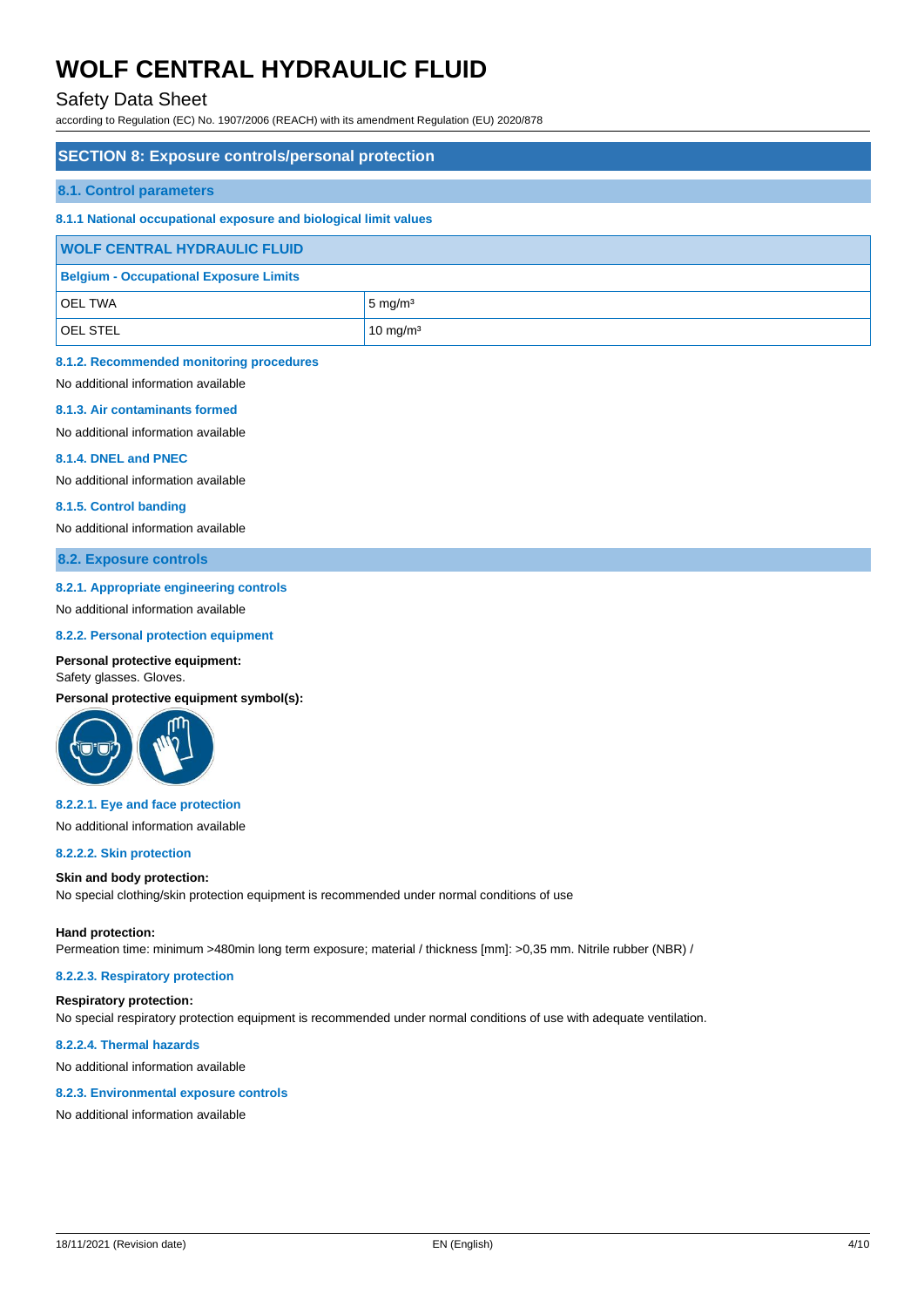# Safety Data Sheet

according to Regulation (EC) No. 1907/2006 (REACH) with its amendment Regulation (EU) 2020/878

| <b>SECTION 9: Physical and chemical properties</b>                                                                                                                                                                                                                                  |                                                                                                                                                                                                                                                                                                   |  |
|-------------------------------------------------------------------------------------------------------------------------------------------------------------------------------------------------------------------------------------------------------------------------------------|---------------------------------------------------------------------------------------------------------------------------------------------------------------------------------------------------------------------------------------------------------------------------------------------------|--|
|                                                                                                                                                                                                                                                                                     |                                                                                                                                                                                                                                                                                                   |  |
| 9.1. Information on basic physical and chemical properties                                                                                                                                                                                                                          |                                                                                                                                                                                                                                                                                                   |  |
| Physical state<br>Appearance<br>Colour<br>Odour<br>Odour threshold<br>рH<br>Relative evaporation rate (butylacetate=1)<br>Melting point<br>Freezing point<br>Boiling point<br>Flash point<br>Auto-ignition temperature<br>Decomposition temperature<br>Flammability (solid, gas)    | : Liquid<br>Oily liquid.<br>Green.<br>Characteristic.<br>No data available<br>No data available<br>No data available<br>No data available<br>No data available<br>No data available<br>> 100 °C @ ISO 2592<br>No data available<br>No data available<br>No data available<br>$< 0.1$ hPa @20°C    |  |
| Vapour pressure<br>Relative vapour density at 20 °C<br>Relative density<br>Density<br>Solubility<br>Partition coefficient n-octanol/water (Log Pow)<br>Viscosity, kinematic<br>Viscosity, dynamic<br><b>Explosive properties</b><br>Oxidising properties<br><b>Explosive limits</b> | No data available<br>No data available<br>$\approx$ 830 kg/m <sup>3</sup> @15°C<br>Slightly soluble, the product remains on the water surface.<br>No data available<br>21 mm <sup>2</sup> /s @ 40°C DIN 51562<br>No data available<br>No data available<br>No data available<br>$0.6 - 6.5$ vol % |  |

**9.2. Other information**

No additional information available

# **SECTION 10: Stability and reactivity**

| 10.1. Reactivity                         |
|------------------------------------------|
| None under normal conditions.            |
| 10.2. Chemical stability                 |
| Stable under normal conditions.          |
| 10.3. Possibility of hazardous reactions |
| None under normal conditions.            |
| 10.4. Conditions to avoid                |
| No data available.                       |
| 10.5. Incompatible materials             |
| Strong oxidizers. acids. Bases.          |
| 10.6. Hazardous decomposition products   |
| None under normal conditions.            |
|                                          |

# **SECTION 11: Toxicological information**

**11.1 Information on toxicological effects**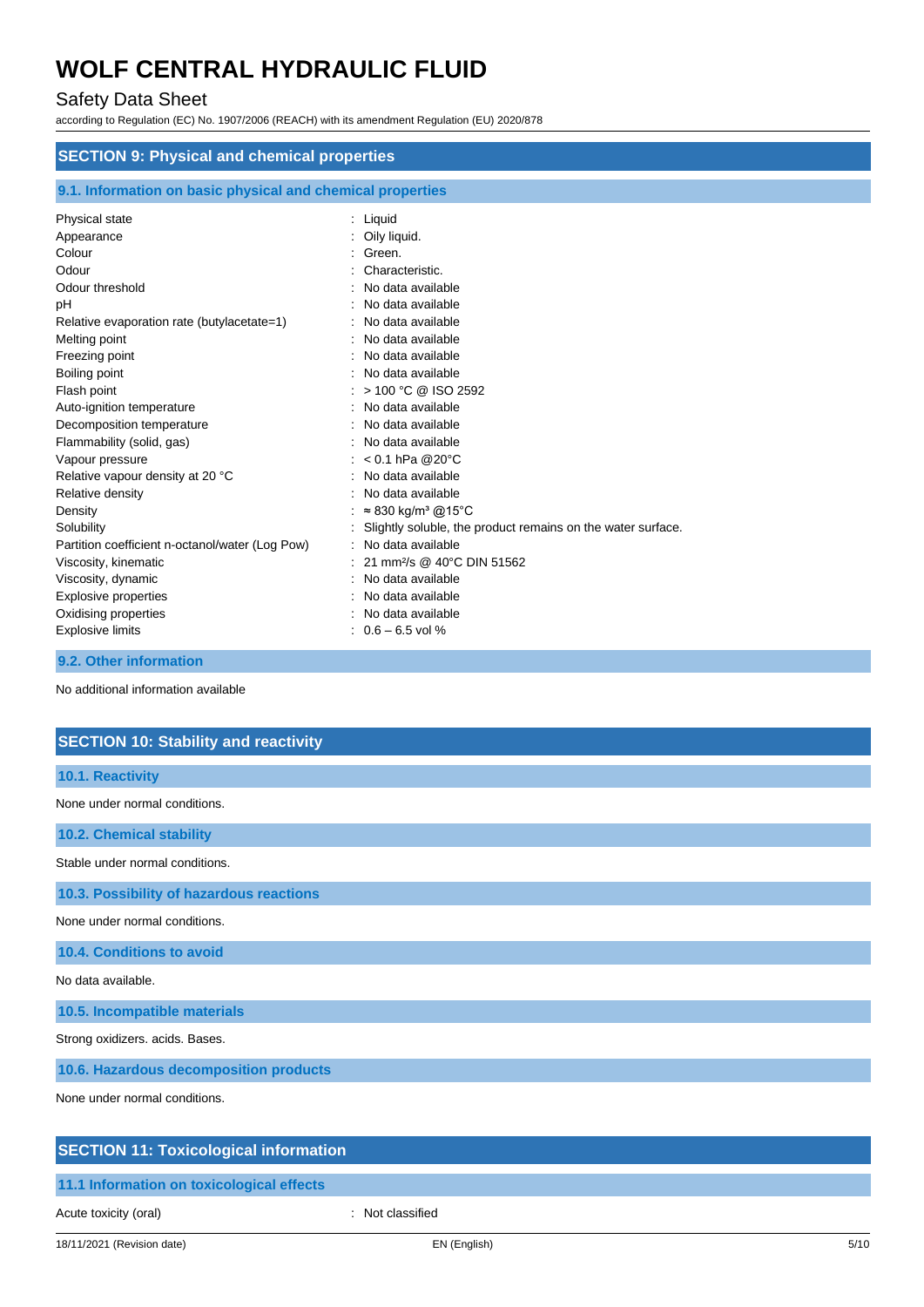# Safety Data Sheet

according to Regulation (EC) No. 1907/2006 (REACH) with its amendment Regulation (EU) 2020/878

| Acute toxicity (dermal)<br>Acute toxicity (inhalation)                | Not classified<br>Harmful if inhaled.  |  |  |
|-----------------------------------------------------------------------|----------------------------------------|--|--|
| <b>WOLF CENTRAL HYDRAULIC FLUID</b>                                   |                                        |  |  |
| ATE CLP (dust, mist)                                                  | 2.504 mg/l/4h                          |  |  |
| 1-Decene, dimer, hydrogenated (68649-11-6)                            |                                        |  |  |
| LD50 oral rat                                                         | > 5000 mg/kg                           |  |  |
| LD50 dermal rabbit                                                    | > 3000 mg/kg                           |  |  |
| 2,6-Di-tert-butylphenol (128-39-2)                                    |                                        |  |  |
| LD50 oral rat                                                         | > 5000 mg/kg                           |  |  |
| LD50 dermal rabbit                                                    | > 10000 mg/kg                          |  |  |
| Reaction products of P-/N-/S-containing compounds with propionic acid |                                        |  |  |
| LD50 oral rat                                                         | > 2000 mg/kg                           |  |  |
| Skin corrosion/irritation                                             | Not classified                         |  |  |
| Serious eye damage/irritation                                         | Not classified                         |  |  |
| Respiratory or skin sensitisation                                     | Not classified                         |  |  |
| Germ cell mutagenicity                                                | Not classified                         |  |  |
| Carcinogenicity                                                       | Not classified                         |  |  |
| Reproductive toxicity                                                 | Not classified                         |  |  |
| STOT-single exposure                                                  | Not classified                         |  |  |
| STOT-repeated exposure                                                | Not classified                         |  |  |
| Aspiration hazard<br>۰.                                               | Not classified                         |  |  |
| <b>WOLF CENTRAL HYDRAULIC FLUID</b>                                   |                                        |  |  |
| Viscosity, kinematic                                                  | 21 mm <sup>2</sup> /s @ 40°C DIN 51562 |  |  |

# **SECTION 12: Ecological information**

**12.1. Toxicity**

| Hazardous to the aquatic environment, short-term<br>(acute)<br>Hazardous to the aquatic environment, long-term<br>(chronic) | : Not classified<br>: Harmful to aquatic life with long lasting effects. |  |  |
|-----------------------------------------------------------------------------------------------------------------------------|--------------------------------------------------------------------------|--|--|
| 1-Decene, dimer, hydrogenated (68649-11-6)                                                                                  |                                                                          |  |  |
| LC50 - Fish [1]                                                                                                             | > 1000 mg/l Oncorhynchus mykiss                                          |  |  |
| EC50 - Crustacea [1]                                                                                                        | > 1000 mg/l Daphnia magna                                                |  |  |
| ErC50 algae                                                                                                                 | > 1000 mg/l @72h Selenastrum capricornutum                               |  |  |
| NOEC chronic crustacea                                                                                                      | 125 mg/l @21d Daphnia magna                                              |  |  |
| 2,6-Di-tert-butylphenol (128-39-2)                                                                                          |                                                                          |  |  |
| LC50 - Fish [1]                                                                                                             | 1.4 mg/l Pimephales promelas                                             |  |  |
| EC50 - Other aquatic organisms [1]                                                                                          | 0.45 mg/l Daphnia magna                                                  |  |  |
| EC50 96h - Algae [1]                                                                                                        | 1.2 mg/l Pseudokirchneriella subcapitata                                 |  |  |
| NOEC (chronic)                                                                                                              | 0.035 mg/l @21d - Daphnia magna                                          |  |  |
| NOEC chronic algae                                                                                                          | 0.64 mg/l @96h - Pseudokirchneriella subcapitata                         |  |  |
| Reaction products of P-/N-/S-containing compounds with propionic acid                                                       |                                                                          |  |  |
| LC50 - Fish [1]                                                                                                             | $1 - 10$ mg/l                                                            |  |  |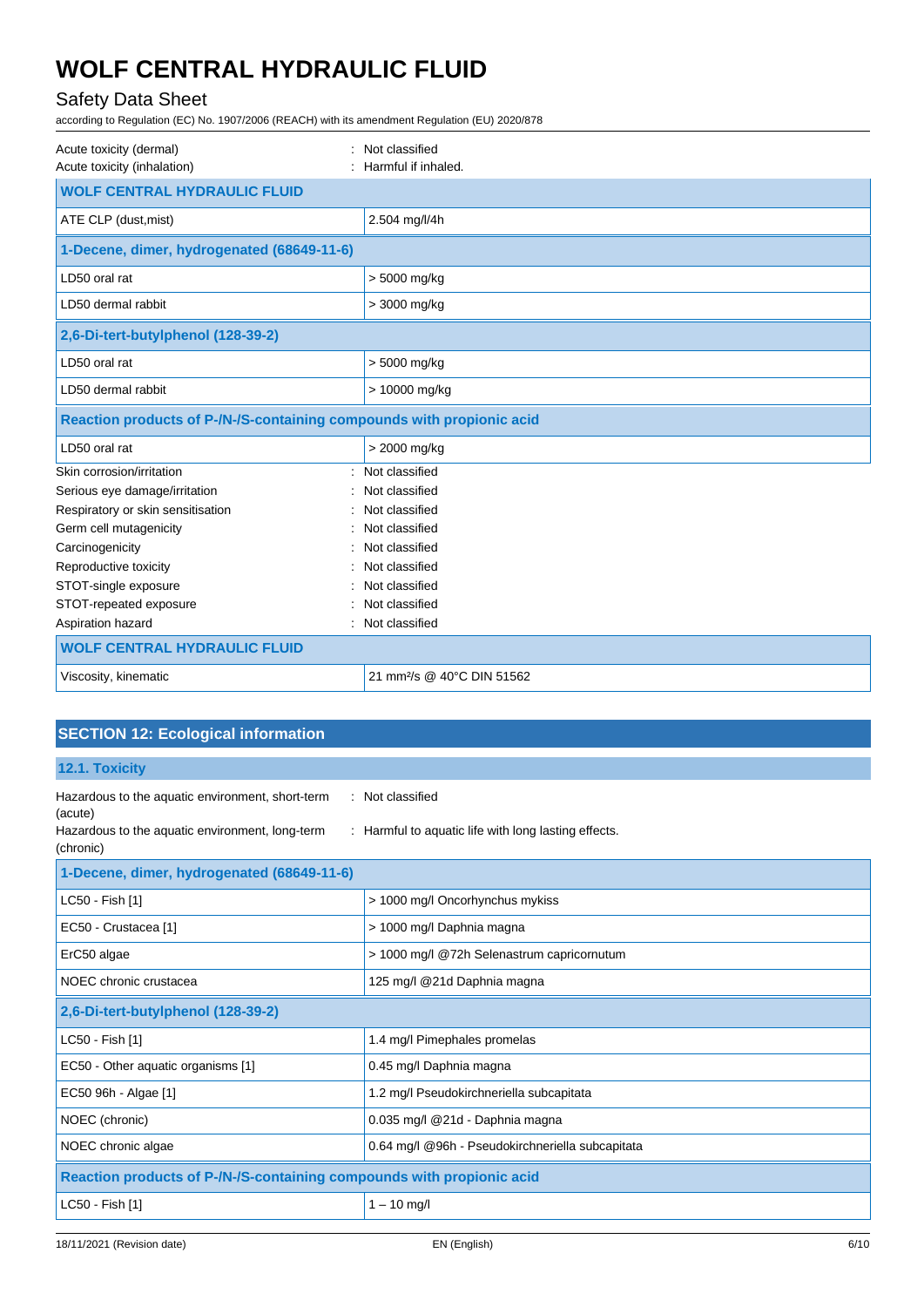# Safety Data Sheet

according to Regulation (EC) No. 1907/2006 (REACH) with its amendment Regulation (EU) 2020/878

| Reaction products of P-/N-/S-containing compounds with propionic acid          |                                                                                            |
|--------------------------------------------------------------------------------|--------------------------------------------------------------------------------------------|
| EC50 - Crustacea [1]                                                           | $1 - 10$ mg/l                                                                              |
| 12.2. Persistence and degradability                                            |                                                                                            |
| <b>WOLF CENTRAL HYDRAULIC FLUID</b>                                            |                                                                                            |
| Persistence and degradability                                                  | Not soluble in water, so only minimally biodegradable.                                     |
| 12.3. Bioaccumulative potential                                                |                                                                                            |
| 1-Decene, dimer, hydrogenated (68649-11-6)                                     |                                                                                            |
| Partition coefficient n-octanol/water (Log Pow)                                | > 6.5                                                                                      |
| Reaction products of P-/N-/S-containing compounds with propionic acid          |                                                                                            |
| Partition coefficient n-octanol/water (Log Pow)                                | > 6                                                                                        |
| 12.4. Mobility in soil                                                         |                                                                                            |
| No additional information available                                            |                                                                                            |
| 12.5. Results of PBT and vPvB assessment                                       |                                                                                            |
| No additional information available                                            |                                                                                            |
| 12.6. Other adverse effects                                                    |                                                                                            |
| No additional information available                                            |                                                                                            |
| <b>SECTION 13: Disposal considerations</b>                                     |                                                                                            |
| 13.1. Waste treatment methods                                                  |                                                                                            |
| Additional information                                                         | : Dispose in a safe manner in accordance with local/national regulations.                  |
| <b>SECTION 14: Transport information</b>                                       |                                                                                            |
| In accordance with ADR / IMDG / IATA / ADN / RID                               |                                                                                            |
| 14.1 UN number                                                                 |                                                                                            |
| UN-No. (ADR)<br>UN-No. (IMDG)<br>UN-No. (IATA)<br>UN-No. (ADN)<br>UN-No. (RID) | : Not applicable<br>Not applicable<br>Not applicable<br>Not applicable<br>: Not applicable |

**14.2. UN proper shipping name**

| Proper Shipping Name (ADR)  | : Not applicable |
|-----------------------------|------------------|
| Proper Shipping Name (IMDG) | : Not applicable |
| Proper Shipping Name (IATA) | : Not applicable |
| Proper Shipping Name (ADN)  | : Not applicable |
| Proper Shipping Name (RID)  | : Not applicable |
|                             |                  |

| 14.3. Transport hazard class(es)                 |                  |
|--------------------------------------------------|------------------|
| <b>ADR</b><br>Transport hazard class(es) (ADR)   | : Not applicable |
| <b>IMDG</b><br>Transport hazard class(es) (IMDG) | : Not applicable |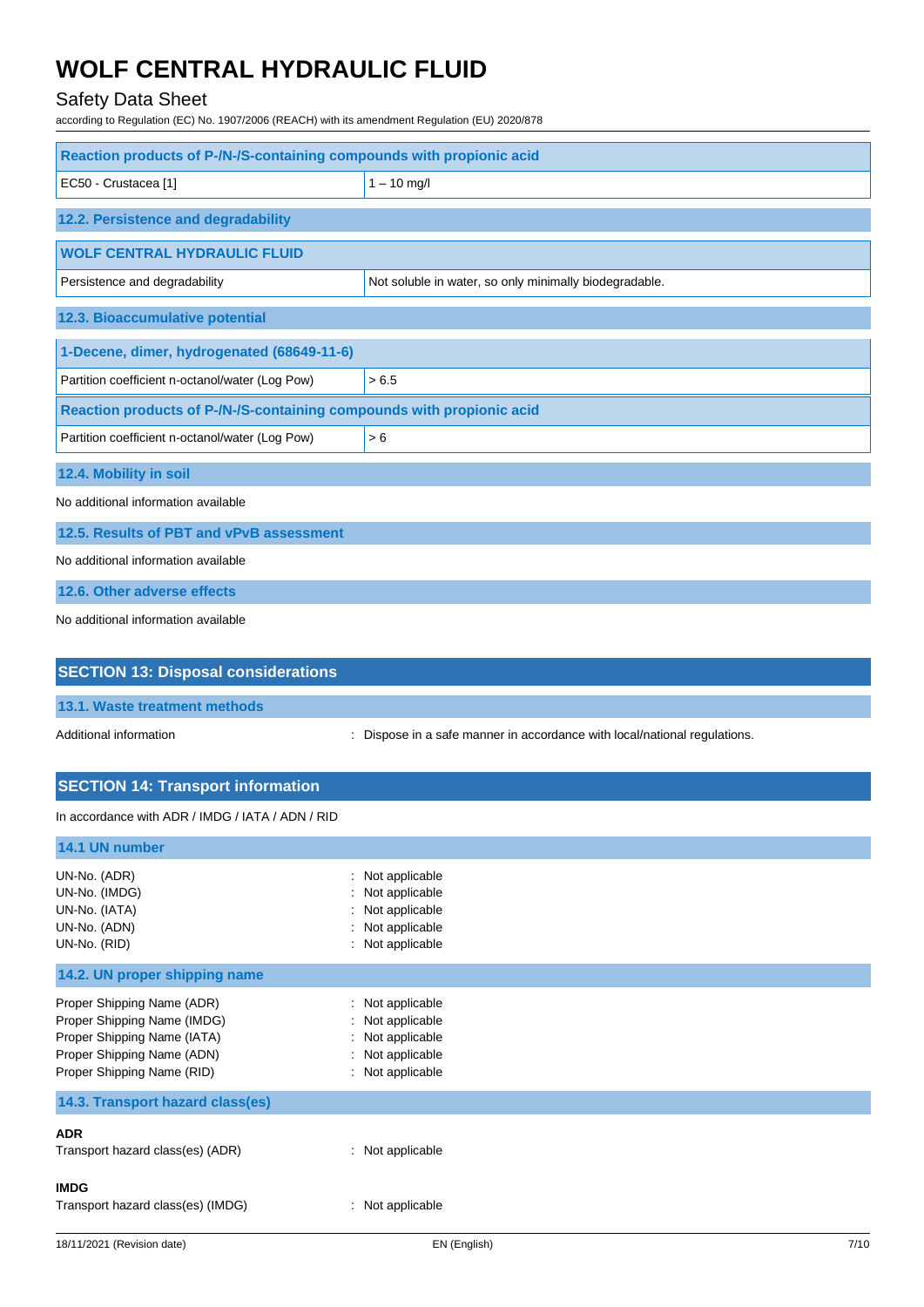## Safety Data Sheet

according to Regulation (EC) No. 1907/2006 (REACH) with its amendment Regulation (EU) 2020/878

| <b>IATA</b>                        |                                        |
|------------------------------------|----------------------------------------|
| Transport hazard class(es) (IATA)  | : Not applicable                       |
| <b>ADN</b>                         |                                        |
| Transport hazard class(es) (ADN)   | : Not applicable                       |
| <b>RID</b>                         |                                        |
| Transport hazard class(es) (RID)   | : Not applicable                       |
| 14.4. Packing group                |                                        |
| Packing group (ADR)                | : Not applicable                       |
| Packing group (IMDG)               | : Not applicable                       |
| Packing group (IATA)               | : Not applicable                       |
| Packing group (ADN)                | : Not applicable                       |
| Packing group (RID)                | : Not applicable                       |
| <b>14.5. Environmental hazards</b> |                                        |
| Dangerous for the environment      | : No                                   |
| Marine pollutant                   | : No                                   |
| Other information                  | No supplementary information available |

## **14.6. Special precautions for user**

#### **Overland transport** No data available

**Transport by sea**

No data available

**Air transport** No data available

# **Inland waterway transport**

No data available

#### **Rail transport**

No data available

**14.7. Transport in bulk according to Annex II of Marpol and the IBC Code**

Not applicable

## **SECTION 15: Regulatory information**

**15.1. Safety, health and environmental regulations/legislation specific for the substance or mixture**

### **15.1.1. EU-Regulations**

Contains no REACH substances with Annex XVII restrictions

Contains no substance on the REACH candidate list

Contains no REACH Annex XIV substances

Contains no substance subject to Regulation (EU) No 649/2012 of the European Parliament and of the Council of 4 July 2012 concerning the export and import of hazardous chemicals.

Contains no substance subject to Regulation (EU) No 2019/1021 of the European Parliament and of the Council of 20 June 2019 on persistent organic pollutants

Contains no substance subject to Regulation (EU) 2019/1148 of the European Parliament and of the Council of 20 June 2019 on the marketing and use of explosives precursors.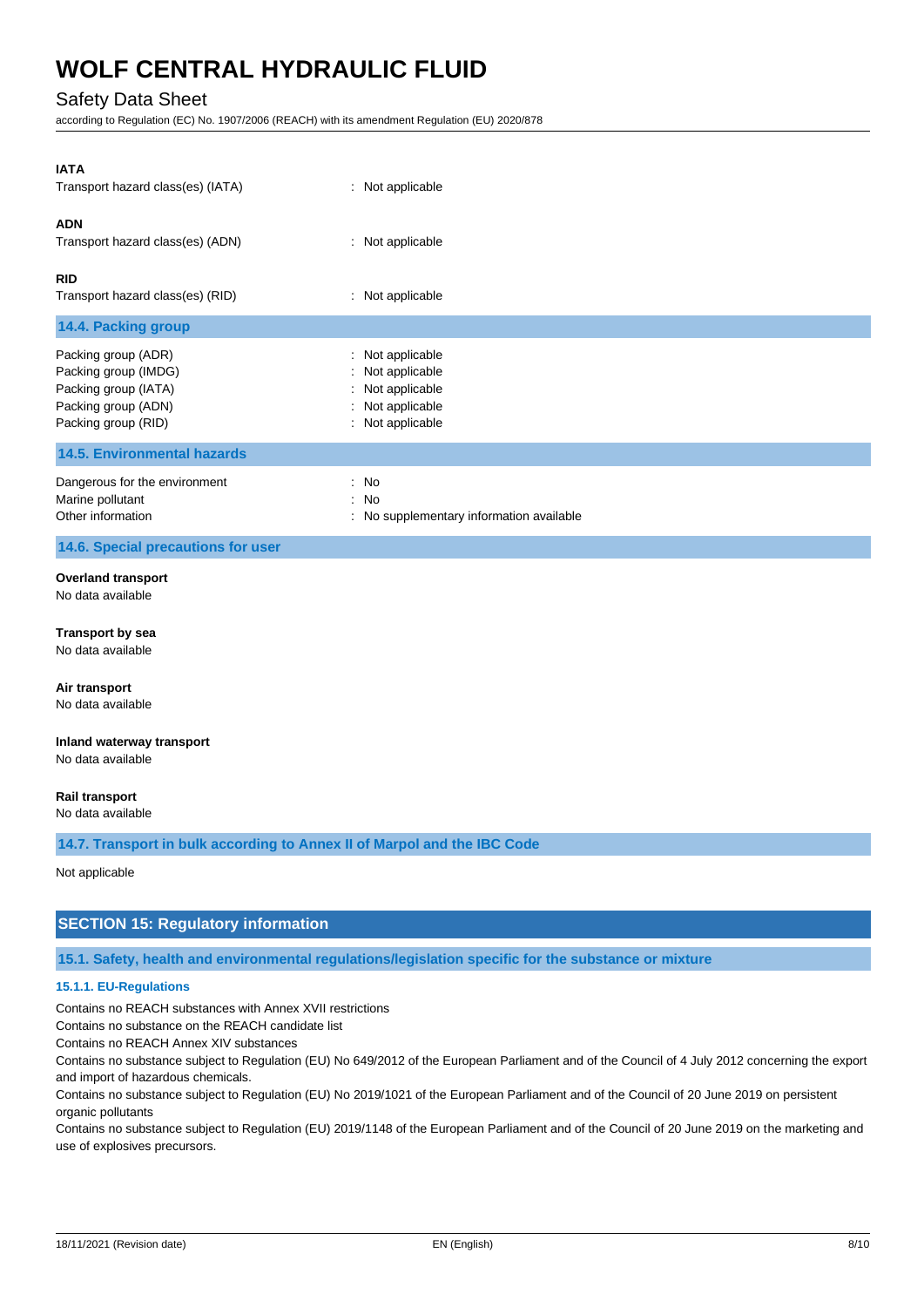# Safety Data Sheet

according to Regulation (EC) No. 1907/2006 (REACH) with its amendment Regulation (EU) 2020/878

### **15.1.2. National regulations**

#### **Germany**

| Water hazard class (WGK)                           | : WGK 1, Slightly hazardous to water (Classification according to AwSV, Annex 1) |
|----------------------------------------------------|----------------------------------------------------------------------------------|
|                                                    |                                                                                  |
| Hazardous Incident Ordinance (12. BImSchV)         | : Is not subject of the Hazardous Incident Ordinance (12. BImSchV)               |
| <b>Netherlands</b>                                 |                                                                                  |
| SZW-lijst van kankerverwekkende stoffen            | : None of the components are listed                                              |
| SZW-lijst van mutagene stoffen                     | : None of the components are listed                                              |
| SZW-lijst van reprotoxische stoffen – Borstvoeding | : None of the components are listed                                              |
| SZW-lijst van reprotoxische stoffen -              | : None of the components are listed                                              |
| Vruchtbaarheid                                     |                                                                                  |
| SZW-lijst van reprotoxische stoffen – Ontwikkeling | : None of the components are listed                                              |
| <b>Denmark</b>                                     |                                                                                  |
| Danish National Regulations                        | : Young people below the age of 18 years are not allowed to use the product      |
| <b>Switzerland</b>                                 |                                                                                  |
| Storage class (LK)                                 | : LK $10/12$ - Liquids                                                           |
|                                                    |                                                                                  |

**15.2. Chemical safety assessment**

No chemical safety assessment has been carried out for the substance or the mixture by the supplier

# **SECTION 16: Other information**

| <b>Indication of changes</b> |                                        |               |                 |
|------------------------------|----------------------------------------|---------------|-----------------|
| <b>Section</b>               | <b>Changed item</b>                    | <b>Change</b> | <b>Comments</b> |
|                              | <b>Revision date</b>                   | Modified      |                 |
|                              | Supersedes                             | Modified      |                 |
| 2.2                          | Precautionary statements (CLP)         | Modified      |                 |
| 3                            | Composition/information on ingredients | Modified      |                 |
| 7.2                          | Storage temperature                    | Modified      |                 |
| 9.1                          | Density                                | Modified      |                 |
| 9.1                          | Viscosity, kinematic                   | Modified      |                 |
| 11.1                         | ATE CLP (dust, mist)                   | Modified      |                 |

| <b>Abbreviations and acronyms:</b> |                                                                                                                         |  |
|------------------------------------|-------------------------------------------------------------------------------------------------------------------------|--|
|                                    | ACGIH: American Conference of Governmental Industrial Hygienists                                                        |  |
|                                    | <b>TWA: Time Weighted Average</b>                                                                                       |  |
|                                    | <b>TLV: Threshold Limit Value</b>                                                                                       |  |
|                                    | ASTM: American Society for Testing and Materials                                                                        |  |
|                                    | ADR: Accord Européen Relatif au Transport International des Marchandises Dangereuses par Route                          |  |
|                                    | RID: Regulations Concerning the International Carriage of Dangerous Goods by Rail                                       |  |
|                                    | ADNR: Accord Européen relatif au Transport International des Marchandises Dangereuses par voie de Navigation du<br>Rhin |  |
|                                    | <b>IMDG: International Maritime Dangerous Goods</b>                                                                     |  |
|                                    | ICAO: International Civil Aviation Organization                                                                         |  |
|                                    | IATA: International Air Transport Association                                                                           |  |
|                                    | STEL: Short Term Exposure Limit                                                                                         |  |
|                                    | LD50: median Lethal Dose for 50% of subjects                                                                            |  |
|                                    | ATE: acute toxicity estimate                                                                                            |  |